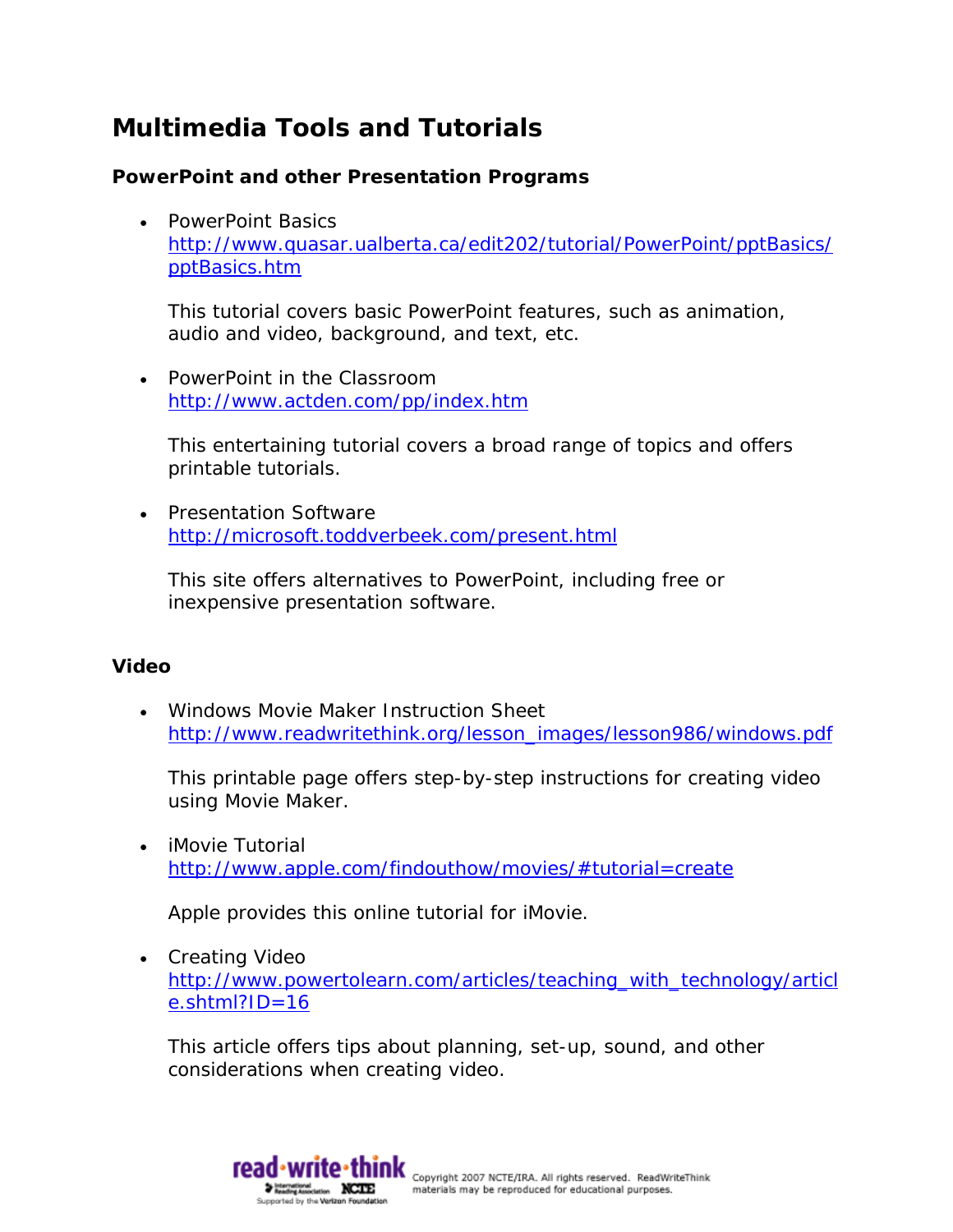• Shooting Good Video [http://www.powertolearn.com/articles/teaching\\_with\\_technology/shoo](http://www.powertolearn.com/articles/teaching_with_technology/shooting_good_video.shtml) [ting\\_good\\_video.shtml](http://www.powertolearn.com/articles/teaching_with_technology/shooting_good_video.shtml)

This articles uses simple language to explain some technical aspects of filming—including panning, lighting, and sound.

• Kid's Vid <http://kidsvid.altec.org/>

> High Plains Regional Technology in Education Consortium offers this tutorial on scripting, editing, and shooting video.

## **Photographs**

• Kodak Tips [http://www.kodak.com/eknec/PageQuerier.jhtml?pq-path=39&pq](http://www.kodak.com/eknec/PageQuerier.jhtml?pq-path=39&pq-locale=en_US)[locale=en\\_US](http://www.kodak.com/eknec/PageQuerier.jhtml?pq-path=39&pq-locale=en_US) 

Kodak offers tips for photographing events, people, animals, and more.

• Introduction Digital Kids Club <http://www.adobe.com/education/digkids/training/index.html>

Adobe offers information and tutorials on using Adobe products such as PhotoShop in the classroom.

• Digital Imaging with PhotoShop Elements and KidPix <http://www.olejarz.com/arted/imaging03/index.html>

This site offers links to tutorials on using these programs in the classroom, as well as lessons using the programs.

# **Audio**

• Audacity <http://audacity.sourceforge.net/>

This free, open-source program allows users to record, mix, and edit sound. They also offer a [tutorial](http://audacity.sourceforge.net/manual-1.2/tutorial_basics_1.html) showing how to use the program.

• A Digital Audio Primer <http://www.adobe.com/products/audition/pdfs/audaudioprimer.pdf>